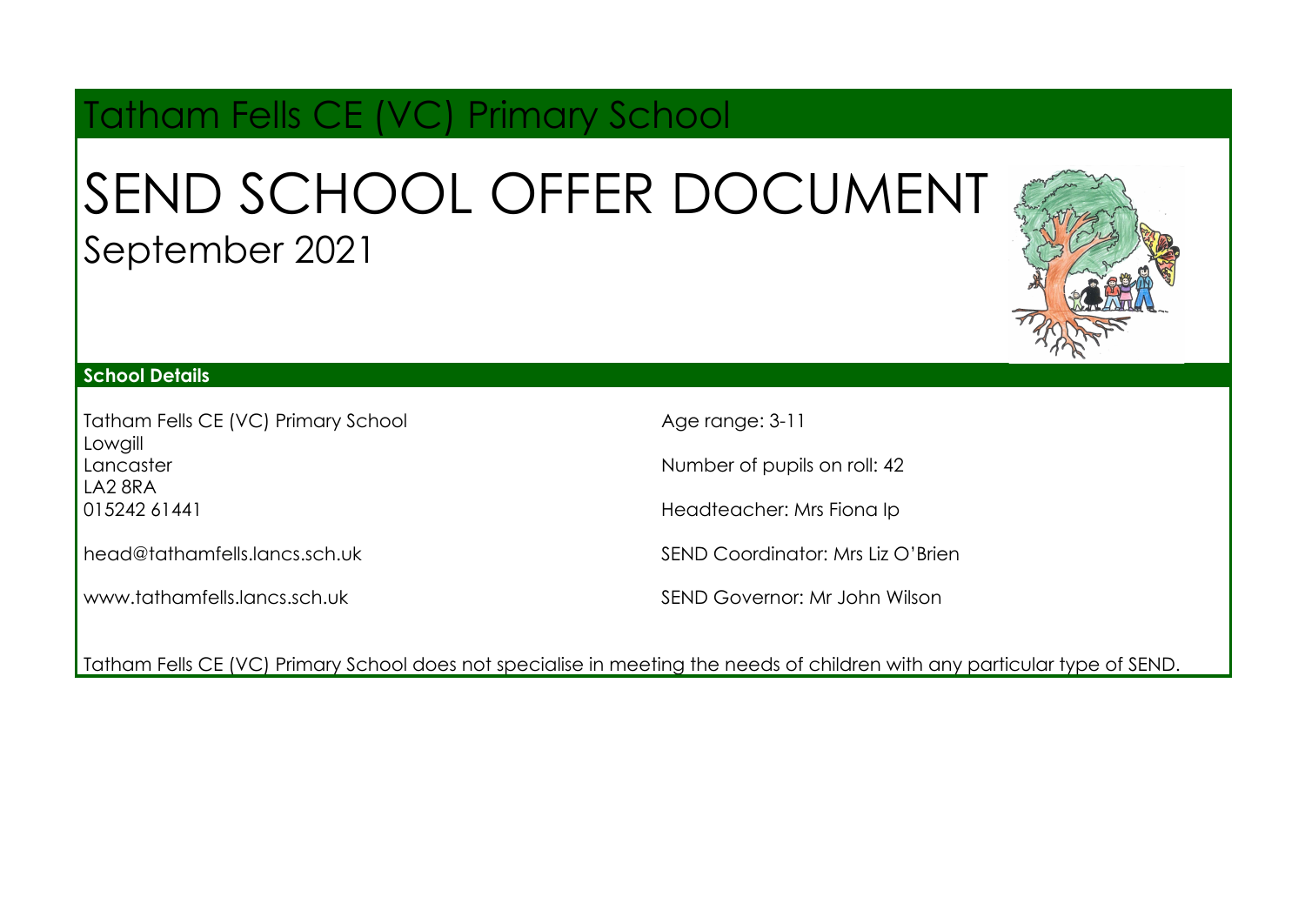#### **Accessibility and Inclusion**

Tatham Fells CE (VC) Primary School is an inclusive school that seeks to provide personalised provision for all pupils. To ensure access for pupils or parents with disabilities, the school has taken steps to improve access to all areas in line with Tatham Fells CE (VC) Primary School equality, accessibility and inclusion policies. A number of changes have been made to the school environment to improve accessibility:

- Wheelchair access around the back of school
- Accessible signage
- Disabled toilet with support bars
- Bank of chromebooks

Information about school including policies, governors, staff, contacts and weekly newsletters are available on the school website. Resources for children are labelled with pictures and words where appropriate. Resources are displayed at children's height. We have no specialised equipment. Tatham Fells Primary School is committed to the provision and development of an inclusive learning environment. Planning is reviewed annually and/or in response to the needs of children joining our school.

#### **Admissions**

The governing body of Tatham Fells CE (VC) Primary School applies the regulations on admissions fairly and equally to all those who wish to attend this school. The School Standards and Framework Act 1998 introduced a new framework for school admissions as of September 2000. This policy conforms to the regulations that are set out in that Act and also further explained in the statutory School Admissions Code of Practice and the statutory Appeals Code of Practice. Admission to Reception is coordinated by the Local Authority.

#### **Keeping Children Safe**

The Headteacher carries out Risk Assessments alongside school governors and staff where necessary. Two teachers supervise each playtime. Teaching assistants supervise children in the play areas at lunch times. When appropriate, for a child with an Education, Health and Care plan 1:1 supervision is implemented at play and lunchtimes. Support is available in every class but some classes have additional adult support if required, on a needs basis. Parents can access the school's Anti-Bullying Policy on the school website.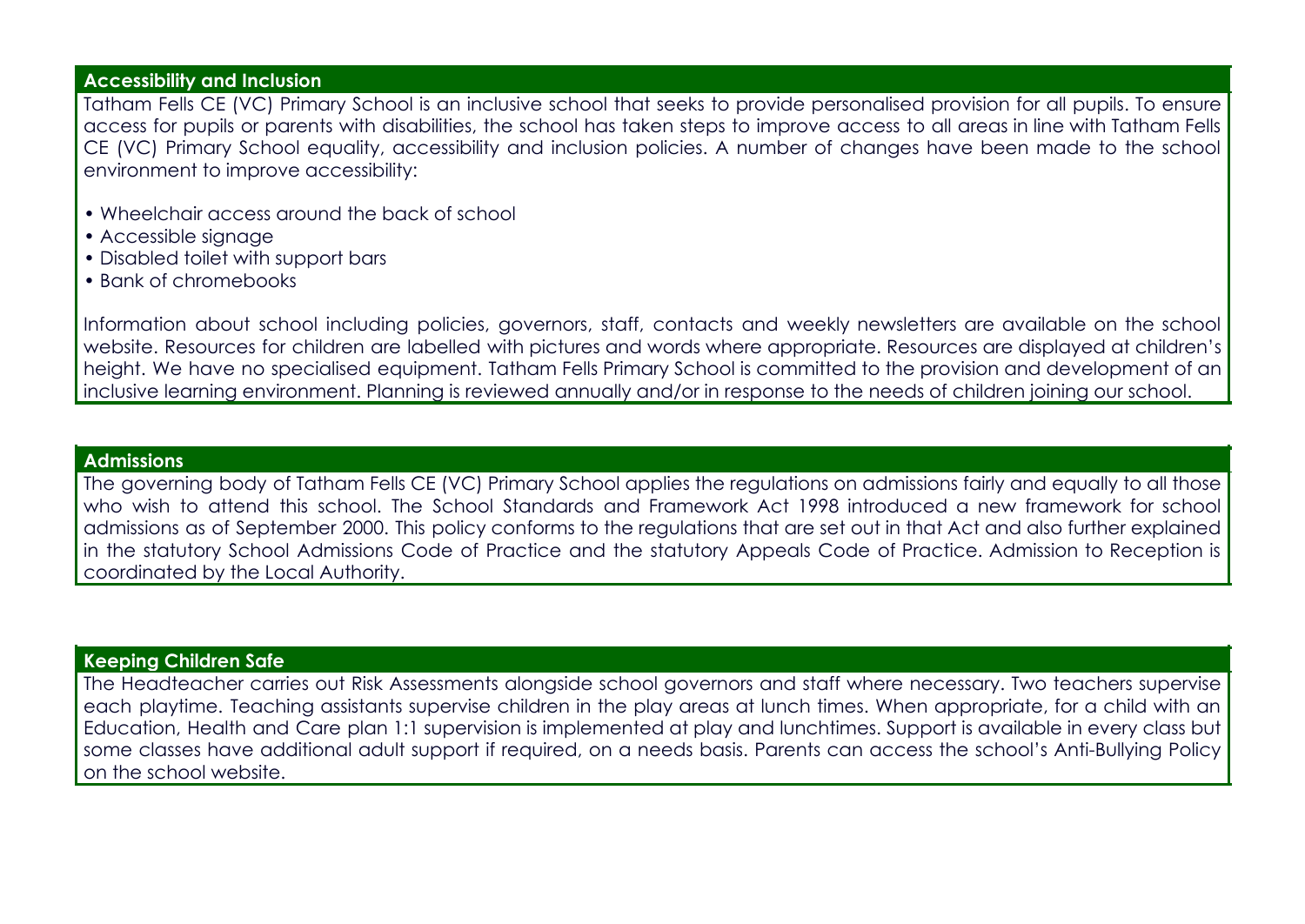#### **Teaching and Learning**

Teachers, support staff and our SEN coordinator work very closely to assess and plan provision for pupils with Special Educational Needs. Parents are involved at the earliest possible opportunity to support early identification of a pupil's additional needs.

Pupil progress is monitored half termly by teachers. Pupils not making expected progress are identified by class teachers and senior leaders. Provision is carefully reviewed and additional intervention is planned to reduce barriers to learning. Additional 1:1 SEN provision may be appropriate and support could include further assessment either internally or externally by specific professionals including; Inclusion Disability Support Service (IDSS), specialist teacher, Educational Psychologist, Speech and Language Therapist, School Nurse.

Each class has a Teaching Assistant to support teaching and learning each morning and most afternoons. We have one teaching assistant who is trained to work with children on a 1:1 basis or with groups of children with speech and language difficulties. We have one HLTA who is used to cover classes and works with pupils in receipt of Pupil Premium funding.

When sitting statutory assessments children with SEN can be supported 1:1, have timed breaks, be granted additional time, sit assessments in a quiet setting in a small group to aid concentration. Our termly provision summaries record the type of intervention a pupil is receiving, the duration, pupils' progress throughout the school and records how much progress individuals make following intervention.

#### **Reviewing and Evaluating Outcomes**

For children with an Education, Health and Care plan, parents and all relevant professionals contribute and take part in Annual Reviews and receive copies of all relevant paperwork concerning their child. Pupils are also asked to make a contribution to the review. Support plans are produced termly and reviewed alongside the parent and child. The school operates an Open Door policy with regards to any concerns a parent may have. Pupils' progress is monitored throughout the school and Pupils with SEN are monitored using the schools assessment and tracking framework.

Parents of pupils with support plans are invited into school to discuss their child's targets. Evidence collected during the half term is used to show parents on how the targets are worked upon. The plan is evaluated and new targets set. Time is given to pupils to discuss their targets and if they have met them. The targets set reflect the child's needs at that time.

### **Health (including Emotional Health and Wellbeing)**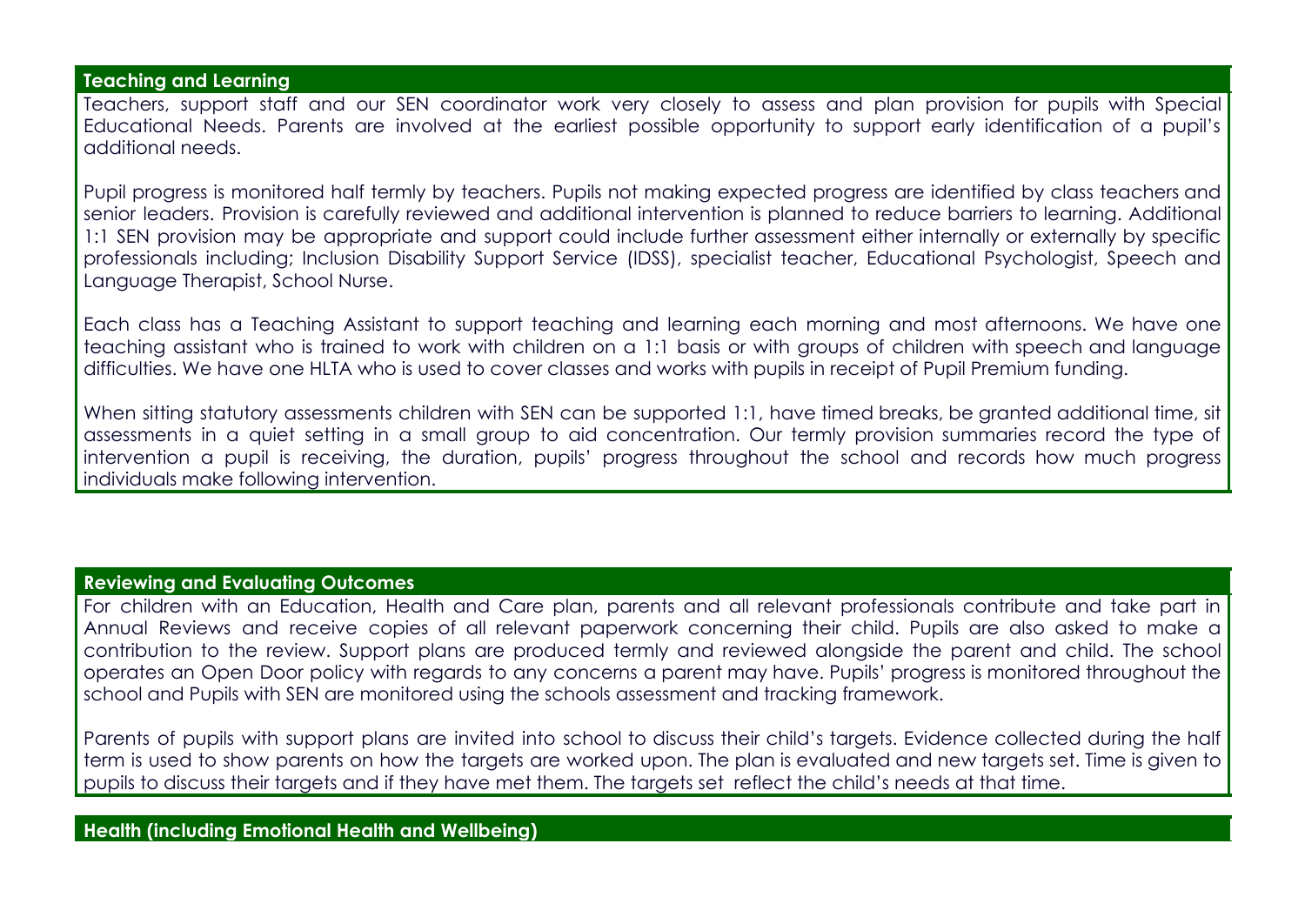Prescribed medicine which is required at least four times daily can be administered by school (if no one else is available to administer)after parents complete a Medical Form (Form 3). Named medicines are kept in the staffroom fridge or safe place (Headteacher's office) and these must be delivered to school by the parent (not brought to school by the child). The responsible person administers the medicine or supervises its administration. A Medicine Log is kept in the office containing details of all administered medicines. Parents are required to collect medicines at the end of the school day. Pupil inhalers are kept by the class teacher in the classroom. A list of staff with First Aid Training is kept by each First Aid Box in several locations around school. Care Plans are drawn up in consultation with parents and the school nurse. Care plans are kept in the pupils' classrooms with a master copy kept in the medical needs file. Pupils with extreme needs have their details displayed in the staffroom with all relevant details and contact numbers. We have a first aid box in each classroom and the school office. Pupils' emotional development is closely monitored and this is tracked and targeted as pupil's move through the school. Any additional support required to support pupils emotional wellbeing is sought through the Primary care trust.

#### **Communication with Parents**

A weekly newsletter is sent to parents via email which is also available on the schools website. The school website contains details of all staff with their role within school. The school website has a list of all governors their role in school improvement and monitoring. The School operates a 'Safe Open Door' policy and has 2 parent consultation evenings a year to provide opportunities for parents to discuss the progress of their child. A parent questionnaire is also provided for parents to record their views and suggestions. Feedback from the parent questionnaire is provided once information has been gathered and how matters are addressed is included in the school newsletter.

#### **Working Together**

We have a School Council and a School Eco-Team for pupils to contribute their own views. Parents can have their say about their child in Parent Evenings, Annual Reviews and support plan reviews. Children are also involved in support plan and Annual reviews. Elections to the Governing Body are held in the event a vacancy arises. We have Governor and community member helpers in school and they are timetabled to support with reading. We have an active PTA who plan half termly events for the children, parents and staff. Our SEND governor is updated half termly on other SEND issues in school.

# **What help and support is available for the family?**

The SENCO or Headteacher can offer help with forms if this is required. We have access to Lancashire Parent Partnership if necessary. There is a School and Community Notice board which contains additional information of upcoming events and general information e.g. How to apply for FSM, the school nurse contact details If a pupil requires a Travel plan to get to and from school this would be dealt with by the class teacher, SENCO and Head Teacher if required. The school has volunteers who contribute to school by hearing children read. The Friends of Tatham Fells Primary School fundraise and organise activities for parents, children and staff to get together on an informal basis.